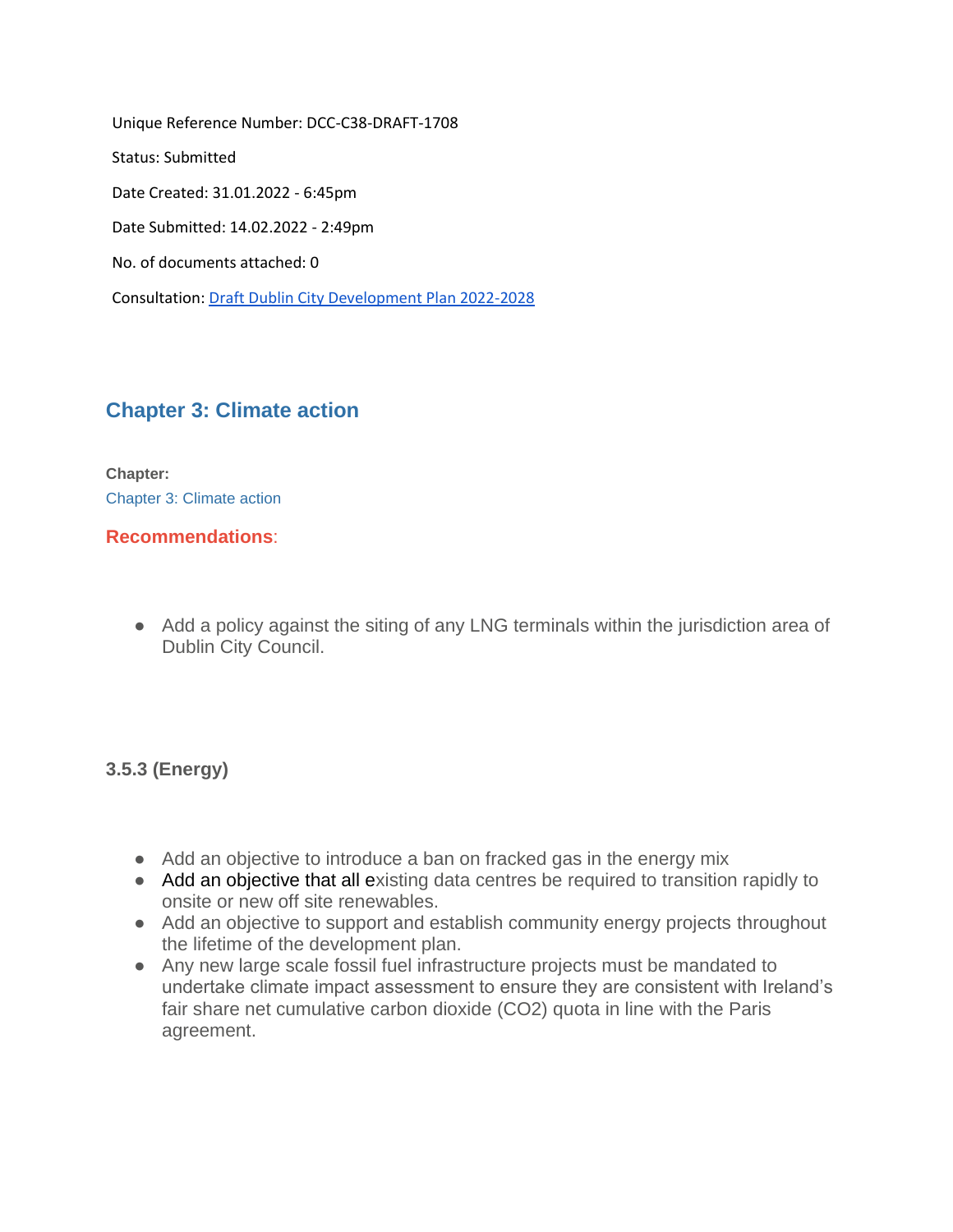**Background to recommendations:**

#### **Impacts of Fossil Gas Projects**

Research states that if we are to keep global temperature rise below 1.5°C and avoid catastrophic climate change, fossil gas must be phased out of the energy mix in Europe by 2035 {i}, discrediting claims that gas is a "transition fuel" in the transition to a decarbonised economy {ii}{iii}. Research also states that we can't develop any new fossil fuel infrastructure from 2019 onwards if we are to have a 64% chance of limiting temperature rise to less than 1.5°C {iv}. Currently, 69% of all gas produced in the US and imported to Europe as Liquefied Natural Gas (LNG) is sourced through hydraulic fracturing, or fracking {v}. New LNG exports will super-charge additional fracking, as 80% of the increased exports will come from new, i.e, fracked, wells {vi}. Recent investigation shows that this is 40% more damaging to the climate than coal {vii}. The lifespan of a project like LNG is at least 30 years which would increase our dependence on dirty fossil fuels and discourage the development of renewable energy projects {viii}.

#### **Energy Security and LNG**

New gas infrastructure is not required for energy security. A 2020 study by leading independent consultancy, Artelys concluded that "existing EU gas infrastructure is sufficiently capable of meeting a variety of future gas demand scenarios in the EU28, even in the event of extreme supply disruption cases" {ix}. The European body of gas network operators, ENTSO-G, in its 2017 Security of Supply Review, found that Ireland and the UK would suffer no curtailment in gas supply if faced with a variety of supply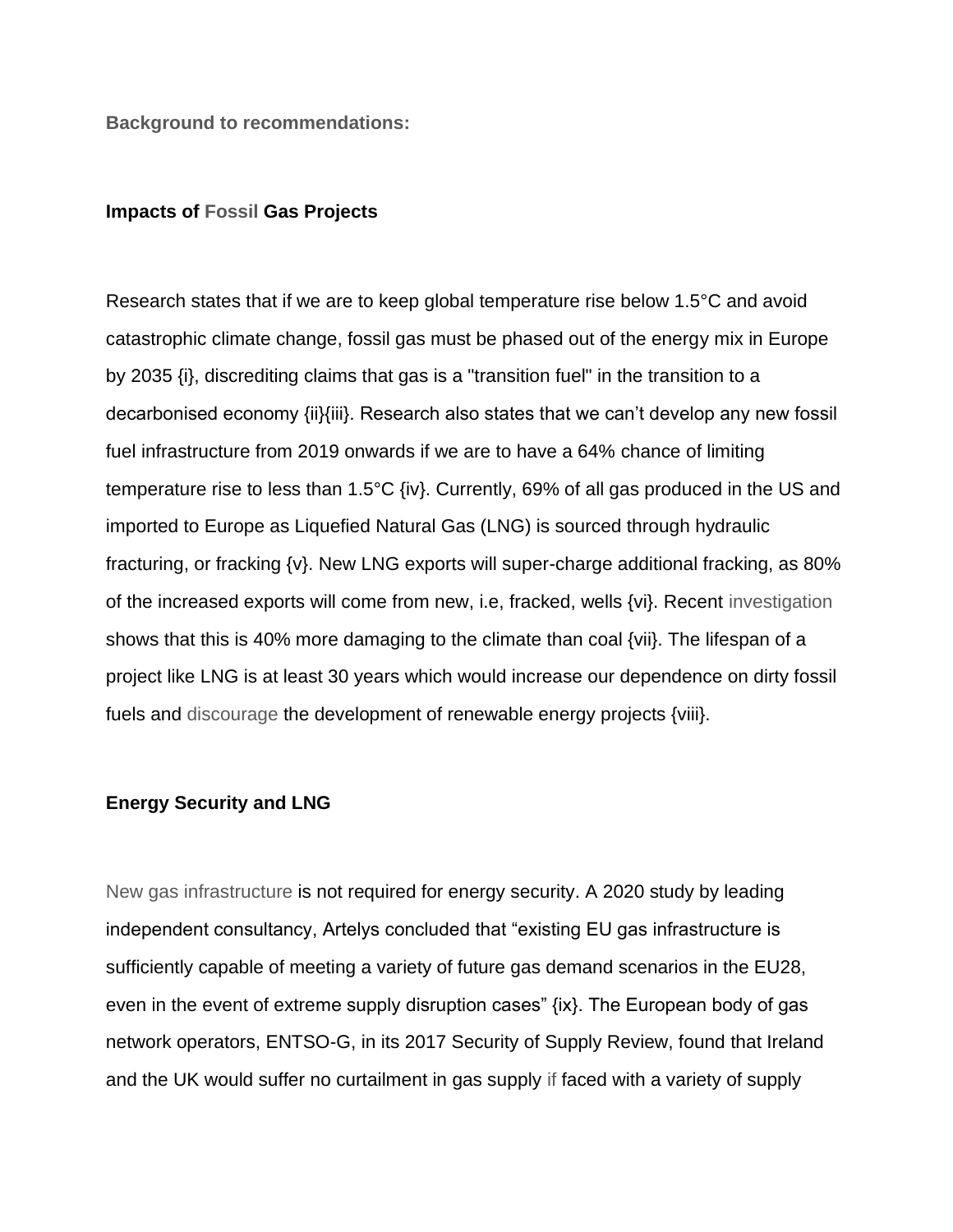disruption scenarios {x}. Historically, the UK has provided most of Ireland's gas supply, and Ervia states that in the UK "there is ample import capacity over and above demand" {xi}. Demand for gas in the UK has decreased by a fifth since 2004 and gas-fired electricity generation is expected to drop by 40% by 2025 {xii}. This is due to the existing over-capacity of the EU gas grid; gas import infrastructures have import capacity 200% higher than what Europe actually imports {xiii}.

#### **References:**

Anderson, K and Broderick, J. (2017). "Natural Gas and Climate Change". Manchester:Tyndall Manchester. {i}

Hmiel, B., Petrenko, V.V., Dyonisius, M.N., Buizert, C., Smith, A.M., Place, P.F., Harth, C., Beaudette, R., Hua, Q., Yang, B. and Vimont, I., (2020). Preindustrial 14 CH 4 indicates greater anthropogenic fossil CH 4 emissions. *Nature*, *578*(7795), pp.409-412. {ii}

Borunda, A. (2021). *Natural gas is a much 'dirtier' energy source than we thought*. Science. [https://www.nationalgeographic.com/science/2020/02/super-potent-methane-in](https://www.nationalgeographic.com/science/2020/02/super-potent-methane-in-atmosphere-oil-gas-drilling-ice-cores/)[atmosphere-oil-gas-drilling-ice-cores/](https://www.nationalgeographic.com/science/2020/02/super-potent-methane-in-atmosphere-oil-gas-drilling-ice-cores/) {iii}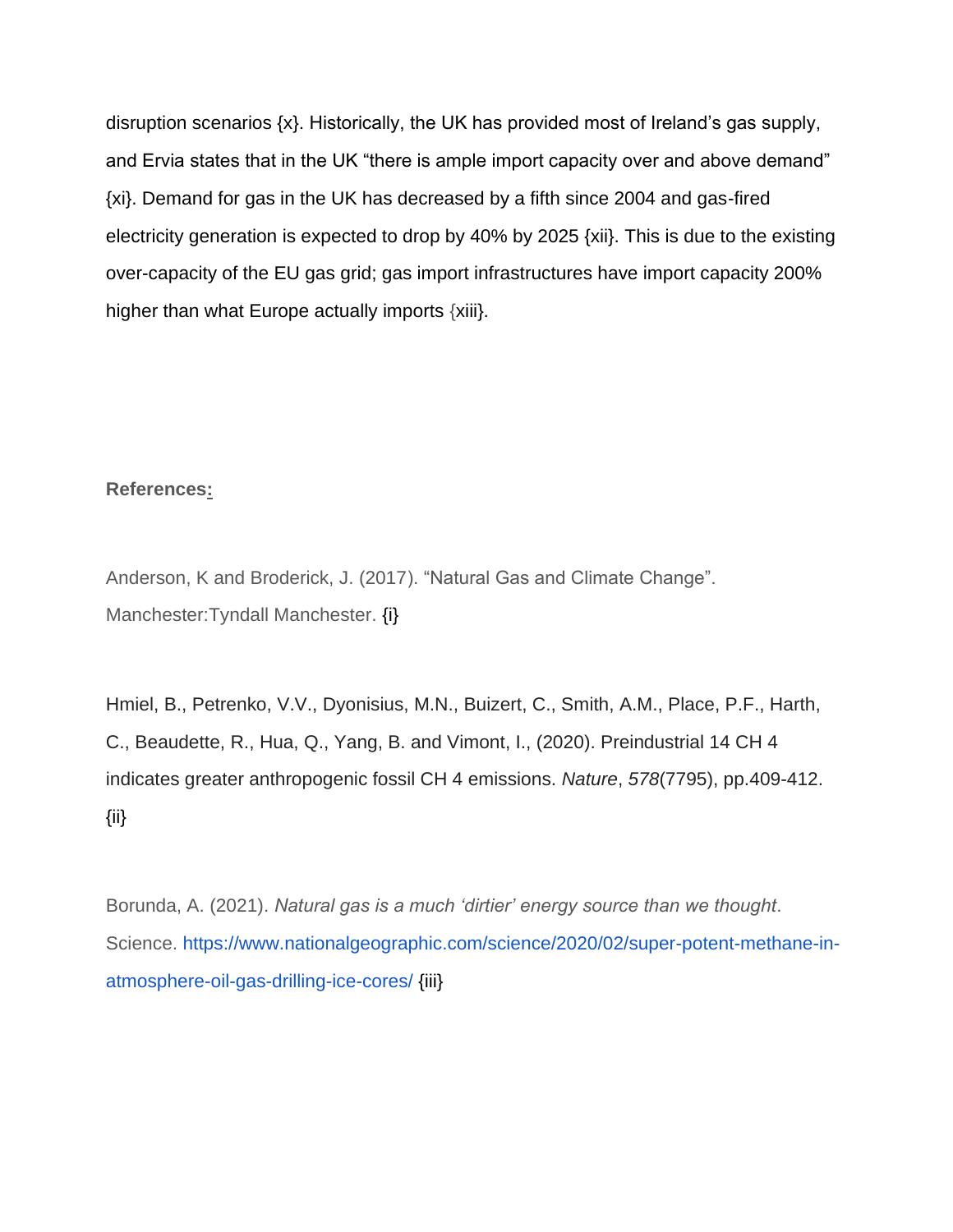Smith, C. J., Forster, P. M., Allen, M., Fuglestvedt, J., Millar, R. J., Rogelj, J., & Zickfeld, K. (2019). Current fossil fuel infrastructure does not yet commit us to 1.5 C warming. *Nature communications*, *10*(1), 1-10. {iv}

U.S. Energy Information Administration. (2020). *Frequently Asked Questions (FAQs) - U.S. Energy Information Administration (EIA)*. Independent Statistics & Analysis – U.S. Energy Information Administration (EIA).

<https://www.eia.gov/tools/faqs/faq.php?id=907&t=8> {v}

Food & Water Watch. (2019). *The Fracking Endgame – Locked Into Plastics, Pollution and Climate Chaos*.

[https://www.foodandwaterwatch.org/sites/default/files/rpt\\_1905\\_fracking-2019-web\\_2.pdf](https://www.foodandwaterwatch.org/sites/default/files/rpt_1905_fracking-2019-web_2.pdf) {vi}

Oireachtas. (2019). *Joint Committee on Climate Action debate - Wednesday, 9 Oct 2019*. Houses of the Oireachtas.

[https://www.oireachtas.ie/en/debates/debate/joint\\_committee\\_on\\_climate\\_action/2019-](https://www.oireachtas.ie/en/debates/debate/joint_committee_on_climate_action/2019-10-09/2/) [10-09/2/](https://www.oireachtas.ie/en/debates/debate/joint_committee_on_climate_action/2019-10-09/2/) [{vii}](https://www.oireachtas.ie/en/debates/debate/joint_committee_on_climate_action/2019-10-09/2/)

International Institute for Sustainable Development. (2017). *Zombie Energy: Climate benefits of ending subsidies to fossil fuel production*.

[https://www.iisd.org/sites/default/files/publications/zombie-energy-climate-benefits](https://www.iisd.org/sites/default/files/publications/zombie-energy-climate-benefits-ending-subsidies-fossil-fuel-production.pdf)[ending-subsidies-fossil-fuel-production.pdf](https://www.iisd.org/sites/default/files/publications/zombie-energy-climate-benefits-ending-subsidies-fossil-fuel-production.pdf) {viii}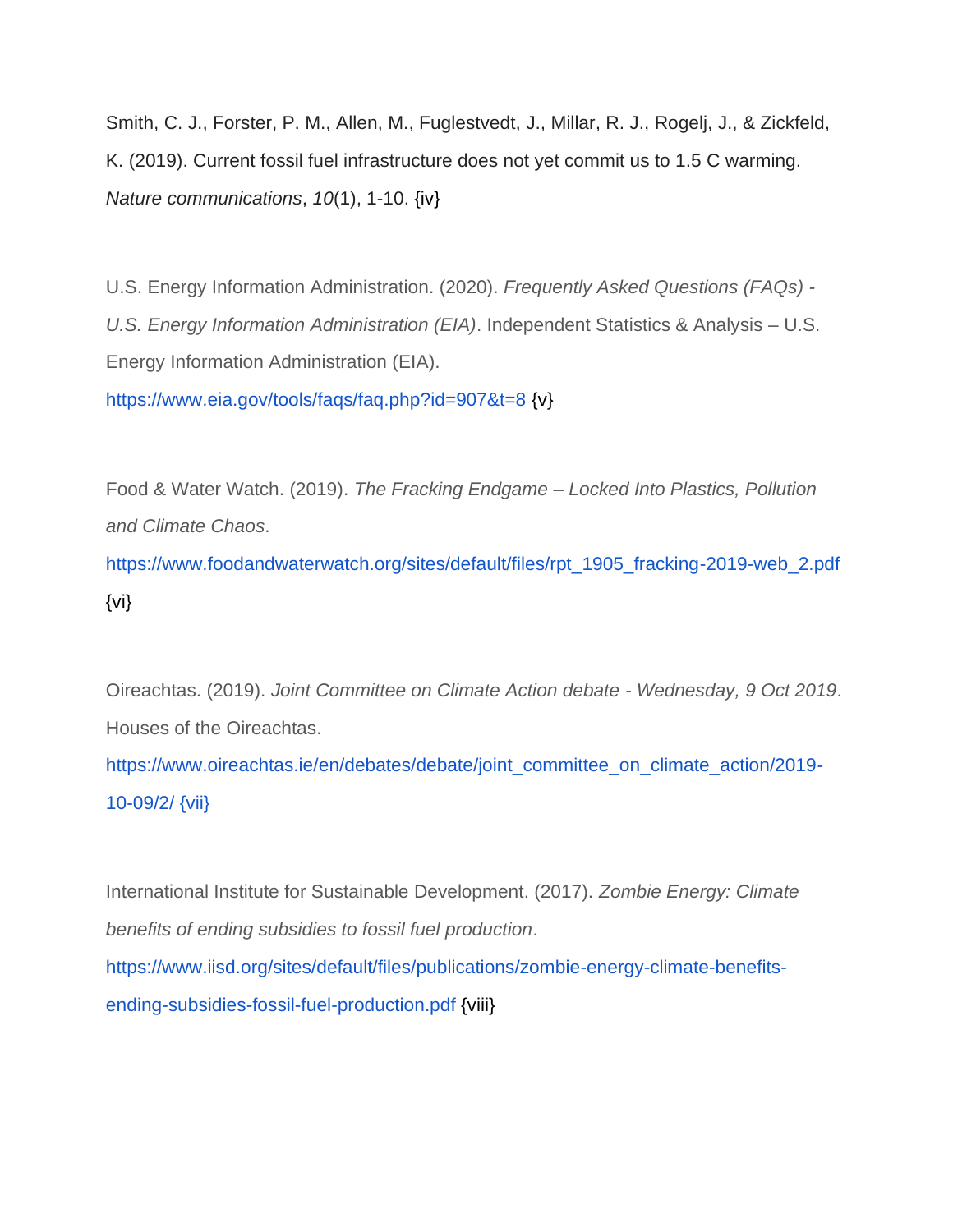Artelys. (2020). An updated analysis on gas supply security in the EU energy transition[.](https://www.artelys.com/wp-content/uploads/2020/01/Artelys-GasSecurityOfSupply-UpdatedAnalysis.pdf) [https://www.artelys.com/wp-content/uploads/2020/01/Artelys-GasSecurityOfSupply-](https://www.artelys.com/wp-content/uploads/2020/01/Artelys-GasSecurityOfSupply-UpdatedAnalysis.pdf)[UpdatedAnalysis.pdf](https://www.artelys.com/wp-content/uploads/2020/01/Artelys-GasSecurityOfSupply-UpdatedAnalysis.pdf) {ix}

ENTSO-G. (2017). Union-Wide Security of Supply Simulation Report. Brussels:ENTSO-G. Available: [https://www.entsog.eu/sites/default/files/entsog](https://www.entsog.eu/sites/default/files/entsog-migration/publications/sos/ENTSOG%20Union%20wide%20SoS%20simulation%20report_INV0262-171121.pdf)[migration/publications/sos/ENTSOG%20Union%20wide%20SoS%20simulation%20repor](https://www.entsog.eu/sites/default/files/entsog-migration/publications/sos/ENTSOG%20Union%20wide%20SoS%20simulation%20report_INV0262-171121.pdf) [t\\_INV0262-171121.pdf](https://www.entsog.eu/sites/default/files/entsog-migration/publications/sos/ENTSOG%20Union%20wide%20SoS%20simulation%20report_INV0262-171121.pdf) {x}

Ervia. (2018). A Look at Irish Gas Market. Dublin: Ervia. Available[:](https://www.gasnetworks.ie/corporate/company/our-network/irish-gas-market-overview/The-Irish-Gas-Market-Overview.pdf) [https://www.gasnetworks.ie/corporate/company/our-network/irish-gas-market](https://www.gasnetworks.ie/corporate/company/our-network/irish-gas-market-overview/The-Irish-Gas-Market-Overview.pdf)[overview/The-Irish-Gas-Market-Overview.pdf](https://www.gasnetworks.ie/corporate/company/our-network/irish-gas-market-overview/The-Irish-Gas-Market-Overview.pdf) (Accessed 17 Oct 2020) {xi}

Evans, S. (2019). Analysis: Half of UK's electricity to be renewable by 2025. *Carbon Brief*. Available: [https://www.carbonbrief.org/analysis-half-uks-electricity-to-be-renewable](https://www.carbonbrief.org/analysis-half-uks-electricity-to-be-renewable-by-2025)[by-2025](https://www.carbonbrief.org/analysis-half-uks-electricity-to-be-renewable-by-2025) {xii}

Gaventa, J., Dufour, M, Bergamaschi, L. (2016). More security, lower cost: A smarter approach to gas infrastructure in Europe. Available[:](https://www.e3g.org/publications/more-security-lower-cost-a-smarter-approach-to-gas-infrastructure-in-europe/) [https://www.e3g.org/publications/more-security-lower-cost-a-smarter-approach-to-gas](https://www.e3g.org/publications/more-security-lower-cost-a-smarter-approach-to-gas-infrastructure-in-europe/)[infrastructure-in-europe/](https://www.e3g.org/publications/more-security-lower-cost-a-smarter-approach-to-gas-infrastructure-in-europe/) [{xiii}](https://www.oireachtas.ie/en/debates/debate/joint_committee_on_climate_action/2019-10-09/2/)

# **[Chapter 15: Development standards](https://consult.dublincity.ie/en/submission/dcc-draft-7242/observation-0)**

**Chapter:**  [Chapter 15: Development standards](https://consult.dublincity.ie/en/consultation/draft-dublin-city-development-plan-2022-2028/chapter/chapter-15-development-standards)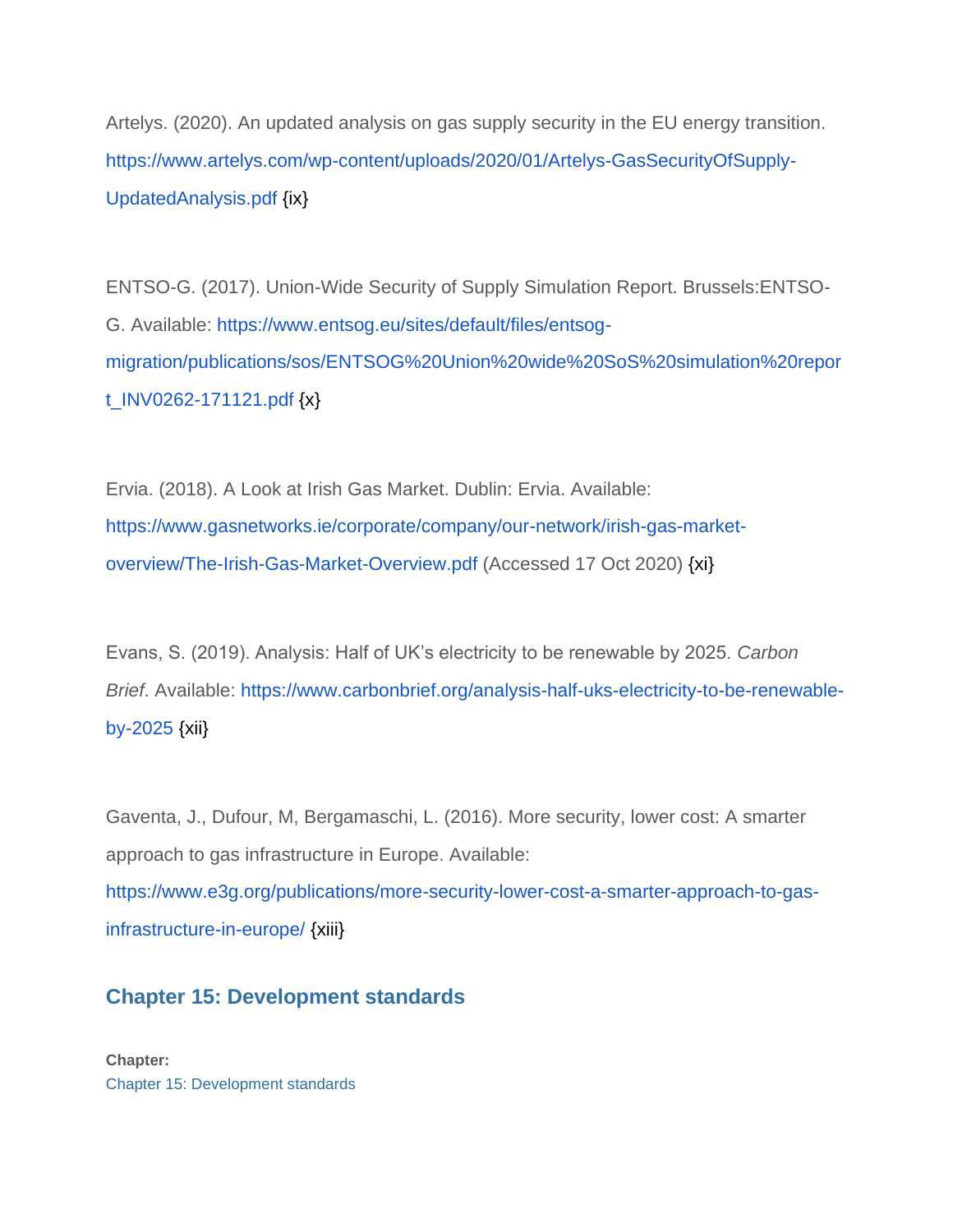### **15.14.14 Data Centres**

### **Recommendations**:

Rather than review data centre applications on a case-by-case basis, we recommend a moratorium on any new data centres until such time as as National Policy is in place that includes the following three elements:

- A national cap on the level of data centre demand that can be accommodated by the grid to 2030, while meeting our renewable energy and climate emissions targets consistent with our obligations under the Paris Agreement.
- Must be powered entirely by onsite or new off site renewable energy.
- Where technically possible, heat generated from a data centre should be utilised for district heating systems.

## **15.4.3 Sustainability and Climate Action**

### **Recommendation:**

The Development Plan should ensure a rapid phasing out of all fossil fuels including gas and should not allow the expansion of the gas grid. Therefore we recommend inclusion of the following in the "Key sustainable design principles":

● New buildings should not have connections to the gas network.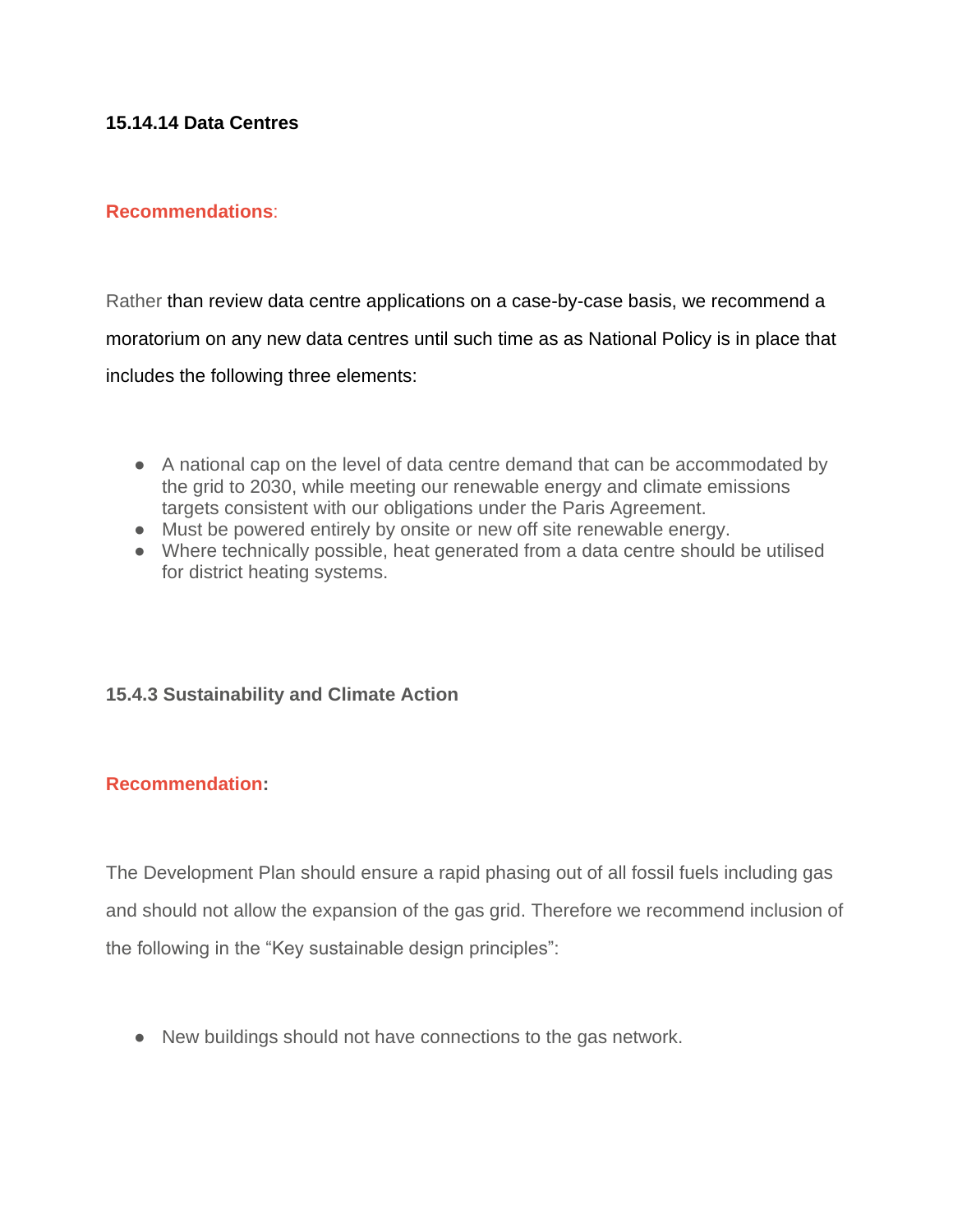#### **Background to recommendations on 15.14.14:**

Eirgrid estimates that data centres could account for up to 27% of Ireland's electricity demand by 2028, and up to 50% of new electricity demand growth {xiv}. The Irish Academy of Engineering predicts that data centre development will add at least 1.5 million tonnes to Ireland's carbon emissions by 2030, a 13% increase on current electricity sector emissions, and will require an investment in energy generation and storage of  $\epsilon$ 9 billion by 2027  $\{xy\}$ .

Indeed, [recently Eirgrid recognized](https://www.rte.ie/news/dublin/2022/0110/1272869-eirgrid-datacentres-dublin/) that they couldn't continue to grant connection agreements to Datacentres in the Dublin area due to constraints on the grid.

The government has acknowledged that "data centres pose considerable challenges to the future planning and operation of Ireland's power system" {xviii}. These challenges include higher electricity costs for consumers {xix}. The Danish Council on Climate Change recommended in April 2019 that the Danish government legally binds data centre owners and developers to contribute to the infrastructure required to supply the centres with renewable energy, such as wind and solar farms  $\{xx\}$ .

Currently, many companies claim to operate data centres powered by 100% renewable energy. However, the energy is largely sourced indirectly through Renewable Energy Certificates or Purchase Power Agreements {xxi}, which means that the energy is sourced from the grid, which in Ireland is 69% fossil fuel-powered {xxii}. If we continue to allow companies to virtually purchase clean energy where it is cheapest to create, while actually using and increasing demand for dirty energy in Ireland, we allow them to profit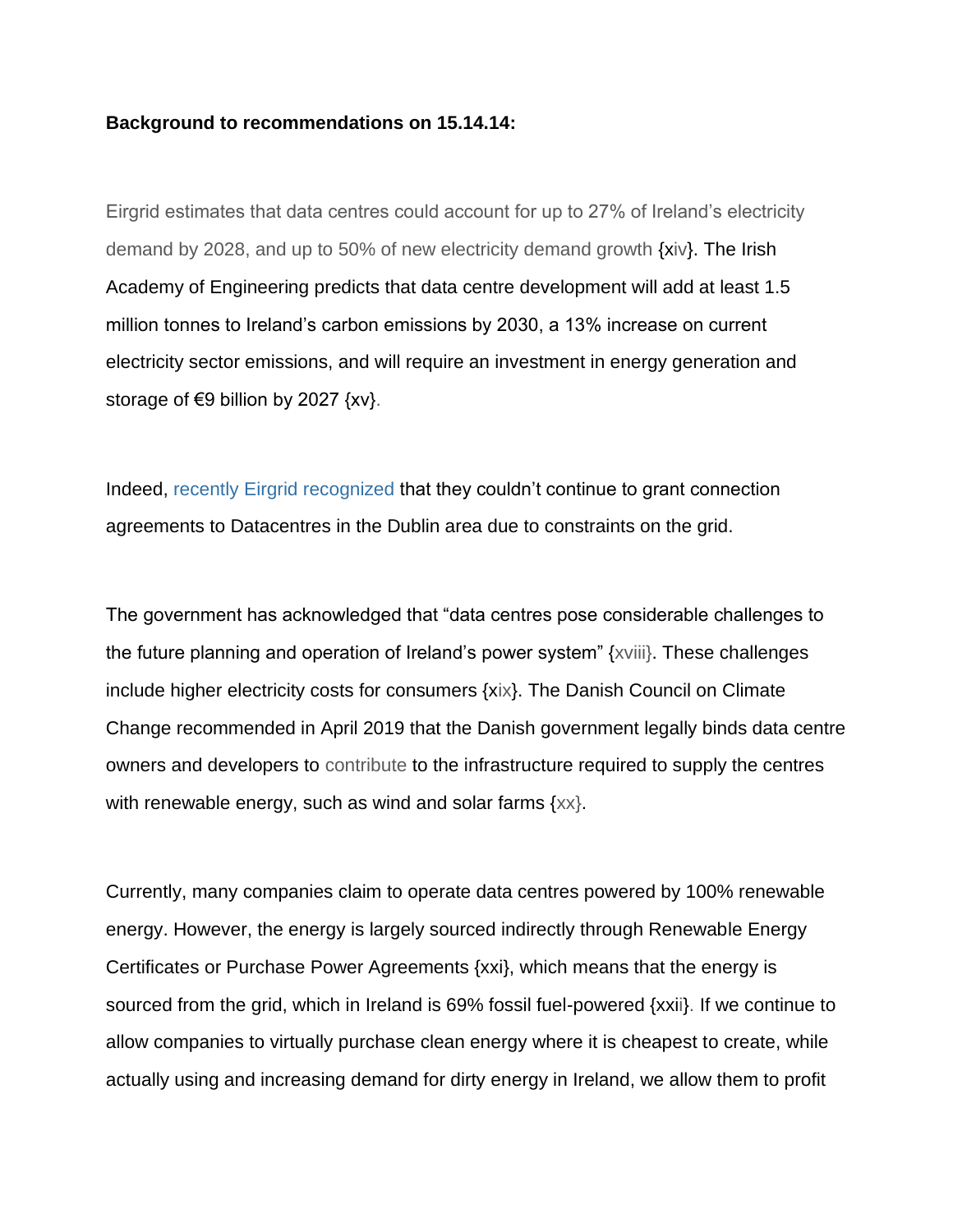while our real emissions continue to rise. It is crucial therefore that data centres are powered directly by onsite renewable energy generation such as rooftop solar farms or genuinely new offsite generation such as offshore wind or solar farms. Data Centres also generate large quantities of waste heat which could be utilised in district heating systems {xxiii}.

To meet the greenhouse gas emissions targets set out in the Paris Agreement, and in the recently published Climate Action and Low Carbon Development Bill, it is paramount to examine the impact that energy supply of data centres will have on net emissions. Furthermore, it is crucial that every City and County Council takes into consideration the cumulative impact of data centres' energy demand on a nationwide basis, as opposed to examining impact solely on a case-by-case basis.

#### **References:**

Eirgrid. (2020). All Ireland Generation Capacity Statement. Dublin: Eirgrid. Available: [https://www.eirgridgroup.com/site-files/library/EirGrid/All-Island-Generation-Capacity-](https://www.eirgridgroup.com/site-files/library/EirGrid/All-Island-Generation-Capacity-Statement-2020-2029.pdf)[Statement-2020-2029.pdf](https://www.eirgridgroup.com/site-files/library/EirGrid/All-Island-Generation-Capacity-Statement-2020-2029.pdf) (Accessed 2021, May 16) [{xiv}](https://www.oireachtas.ie/en/debates/debate/joint_committee_on_climate_action/2019-10-09/2/)

Irish Academy of Engineering. (2019). Electricity Sector Investment for Data Centres in Ireland. Available:<http://iae.ie/wp-content/uploads/2019/08/Data-Centres-July-2019.pdf> (Accessed 2019, September 22) {xv}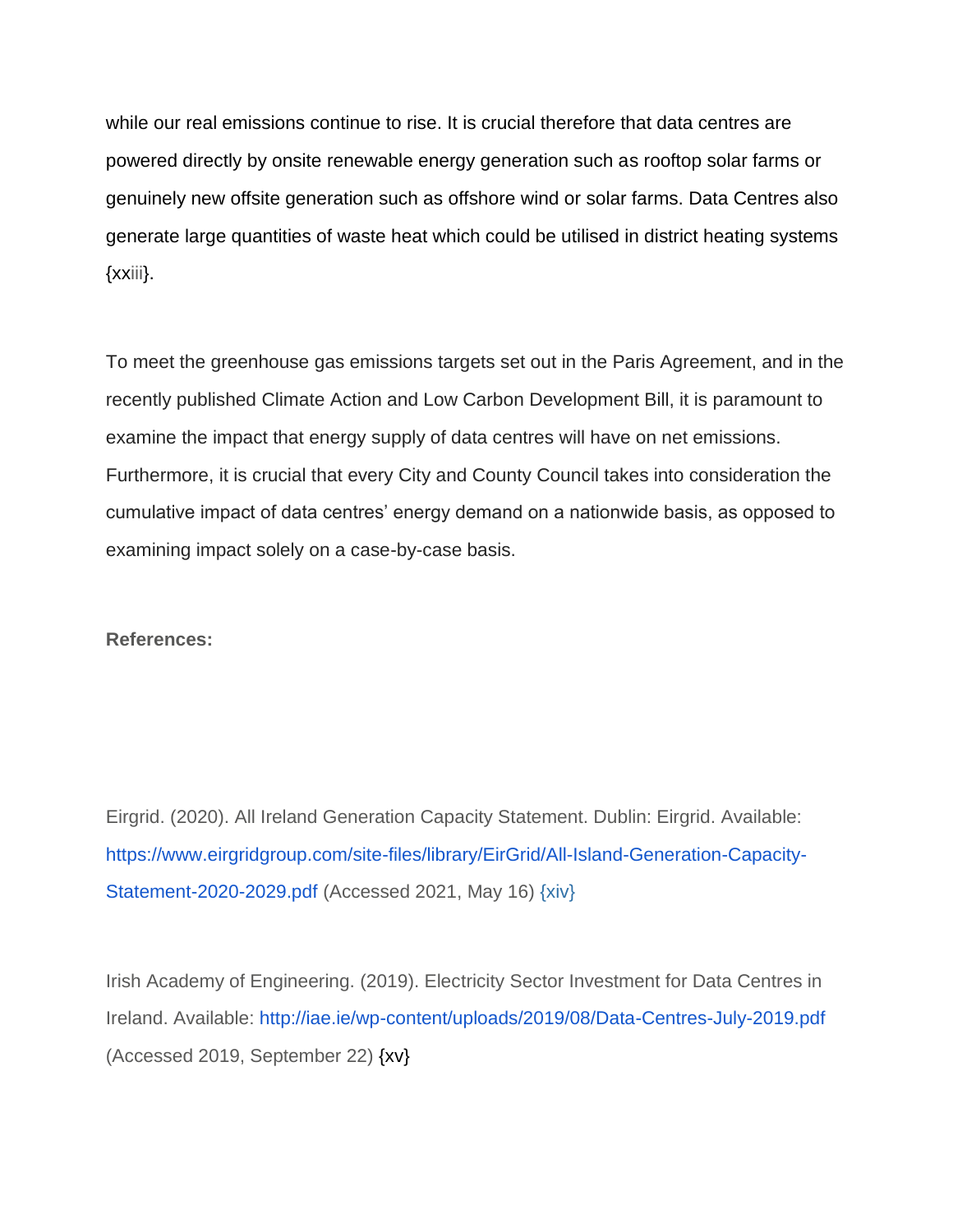Lillington, K. (2018). Net Results: Data centres need to power down their energy requirements. Available: [https://www.irishtimes.com/business/technology/net-results](https://www.irishtimes.com/business/technology/net-results-data-centres-need-to-power-down-theirenergy-requirements-1.3561745)[data-centres-need-to-power-down-theirenergy-requirements-1.3561745](https://www.irishtimes.com/business/technology/net-results-data-centres-need-to-power-down-theirenergy-requirements-1.3561745) (Accessed 2019, September 22) {xvi}

Climate Home News. (2017). 'Tsunami of data' could consume one fifth of global electricity by 2025. Available:

[https://www.theguardian.com/environment/2017/dec/11/tsunami-of-data-could-consume](https://www.theguardian.com/environment/2017/dec/11/tsunami-of-data-could-consume-fifthglobal-electricity-by-2025)[fifthglobal-electricity-by-2025](https://www.theguardian.com/environment/2017/dec/11/tsunami-of-data-could-consume-fifthglobal-electricity-by-2025) (Accessed 2019, September 22) {xvii}

Department of Business, Enterprise and Innovation. (2018). Government Statement on the Role of Data Centres in Ireland's Enterprise Strategy. Available: [https://enterprise.gov.ie/en/Publications/Publication-files/Government-Statement-Data-](https://enterprise.gov.ie/en/Publications/Publication-files/Government-Statement-Data-Centres-Enterprise-Strategy.pdf)[Centres-Enterprise-Strategy.pdf](https://enterprise.gov.ie/en/Publications/Publication-files/Government-Statement-Data-Centres-Enterprise-Strategy.pdf) (Accessed 2019, September 22) {xviii}

Taylor, C. (2018). Data centre demand to lead to higher energy prices. Available: [https://www.irishtimes.com/business/energy-and-resources/data-centre-demand-to-lead](https://www.irishtimes.com/business/energy-and-resources/data-centre-demand-to-lead-to-higher-energyprices-1.3581998)[to-higher-energyprices-1.3581998](https://www.irishtimes.com/business/energy-and-resources/data-centre-demand-to-lead-to-higher-energyprices-1.3581998) (Accessed 2019, September 22) {xix}

*Tech told pay for wind farms*. (2020). Irish Examiner. <https://www.irishexaminer.com/business/arid-30917493.html> {xx}

Chernicoff, D. (2016). How data centers pay for renewable energy. Available: [https://www.datacenterdynamics.com/analysis/how-data-centers-pay-for-renewable](https://www.datacenterdynamics.com/analysis/how-data-centers-pay-for-renewable-energy)[energy](https://www.datacenterdynamics.com/analysis/how-data-centers-pay-for-renewable-energy) (Accessed 2019, September 22) {xxi}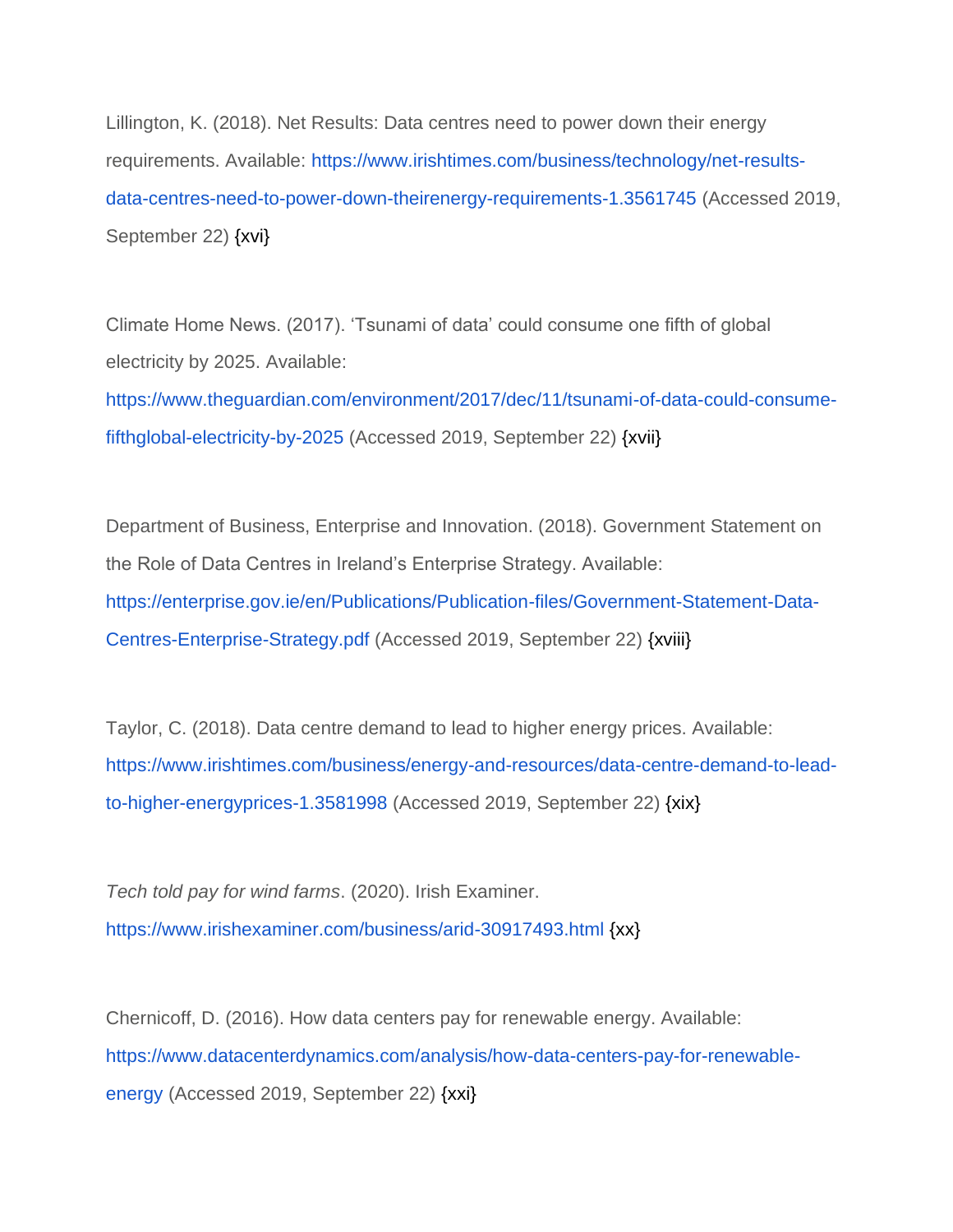Sustainable Energy Authority of Ireland. (2019). Renewables. Available:

[https://www.google.com/url?sa=t&rct=j&q=&esrc=s&source=web&cd=&ved=2ahUKEwi69](https://www.seai.ie/publications/Renewable-Energy-in-Ireland-2019.pdf) [MPZiPTuAhUvThUIHXzMA9wQFjADegQIARAD&url=https%3A%2F%2Fwww.seai.ie%2F](https://www.seai.ie/publications/Renewable-Energy-in-Ireland-2019.pdf) [publications%2FRenewable-Energy-in-Ireland-](https://www.seai.ie/publications/Renewable-Energy-in-Ireland-2019.pdf)

[2019.pdf&usg=AOvVaw0H1q38mxqi3ITr3FrjO8O8](https://www.seai.ie/publications/Renewable-Energy-in-Ireland-2019.pdf) (Accessed 2019, September 22) {xxii}

Ramboll Group. (2019). *Unprecedented data centre surplus heat recovery to fuel district heat network*. [https://ramboll.com/projects/rdk/unprecedented-data-centre-surplus-heat](https://ramboll.com/projects/rdk/unprecedented-data-centre-surplus-heat-recovery)[recovery](https://ramboll.com/projects/rdk/unprecedented-data-centre-surplus-heat-recovery) {xxiii}

# **[Chapter 16: Monitoring and Implementation](https://consult.dublincity.ie/en/submission/dcc-draft-7242/observation-1)**

**Chapter:** 

[Chapter 16: Monitoring and Implementation](https://consult.dublincity.ie/en/consultation/draft-dublin-city-development-plan-2022-2028/chapter/chapter-16-monitoring-and-implementation)

**16.2 Collaboration and Engagement**

## **Recommendations:**

- Indicate that wherever practically possible "collaboration with communities and networks" will be designed in a participatory way, with input from representatives of all groups who are expected to take part.
- Include a commitment to lead annual local climate dialogues which serve to inform communities about the ongoing transition to a low carbon society and seek their opinions, ideas and consent.
- Include a commitment to adequately resourcing, publicising and staffing the Climate Action and Environment office (or equivalent). Include verbiage that these offices should work closely with local communities to improve education and access to information around environmental issues, proactively engage in consultations and participatory processes which allow local people to have a say in the energy transition in their area.
- Include a commitment to make special outreach efforts to include disadvantaged or marginalised groups in participatory processes. Those running participatory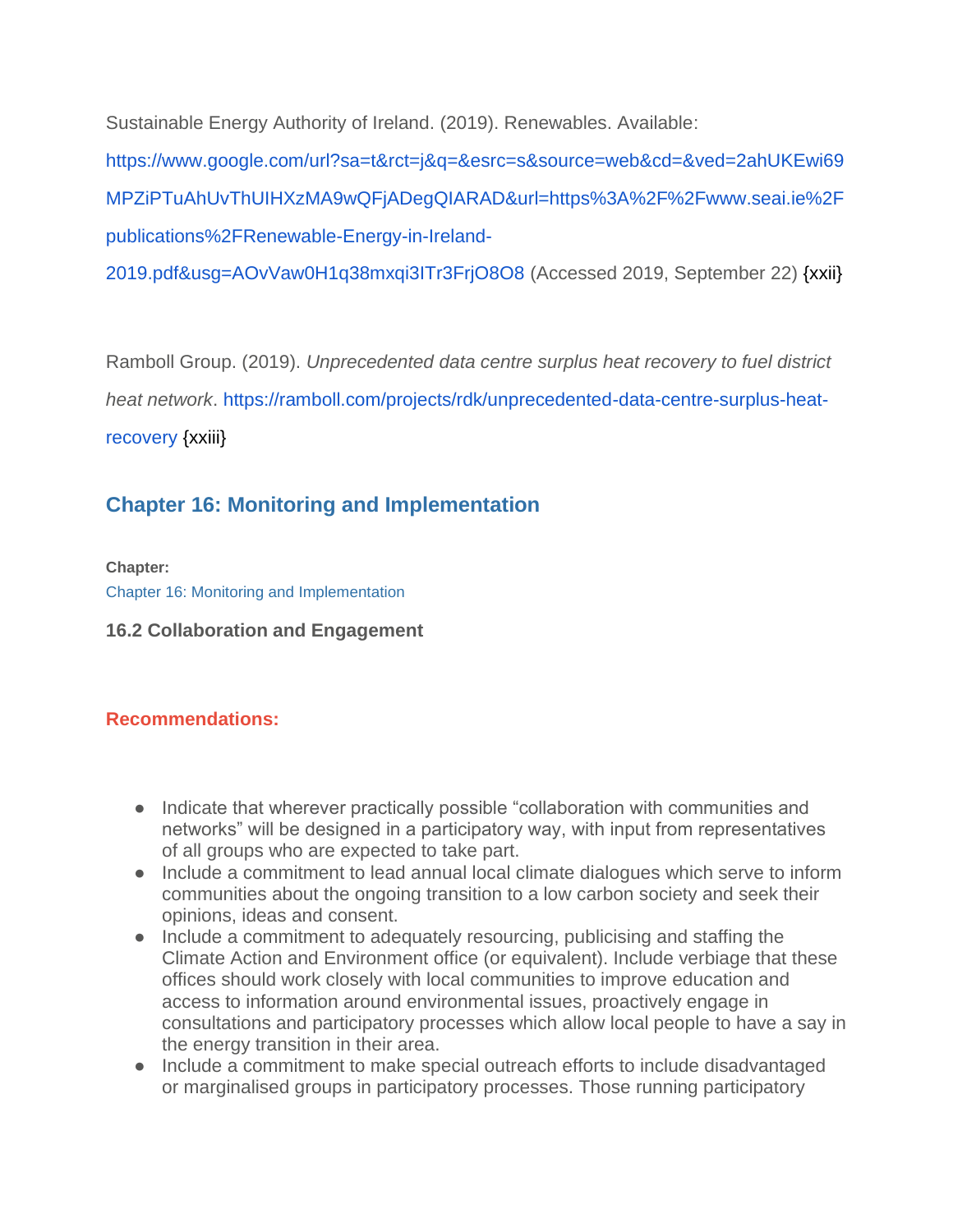processes should keep a detailed record of the participation of marginalised groups and of best practices that serve to increase this participation.

**Background**: Throughout the lifetime of this development plan, Ireland's transition to a low carbon society is entering its most crucial decade. It's vital that it should be centred around providing people and communities with clean, affordable and reliable energy. The best way to do so is to ensure citizen participation at all levels and stages of the energy transition.

There are many different ways in which people can participate in governance, ranging from informing to consultation to partnership to citizen control, whereby community members control the process (Armstein, 1969) {xxiv}. While all of these methods of participation are useful and valid at different stages of policymaking, different forms of participation should be incorporated into major decisions (such as energy infrastructure projects) to create a thoroughly participative process; for example, informing and consulting at the stage of technical impact assessments. Ideally, there should be citizen participation in the design of the participatory process itself, for example through focus groups or workshops which feed directly into sub-national and national policymaking.

Community participation and ownership has proved important for public acceptance of the energy transition in countries where the transition is more advanced than in Ireland. For example, in Germany, 70% of the tax paid by wind turbine operators goes directly to the municipality where the turbines are based. In Denmark, taxes on energy go into funds to subsidise local initiatives for environmental improvement and community generation. Denmark also requires that local communities have a 20% share in onshore or near